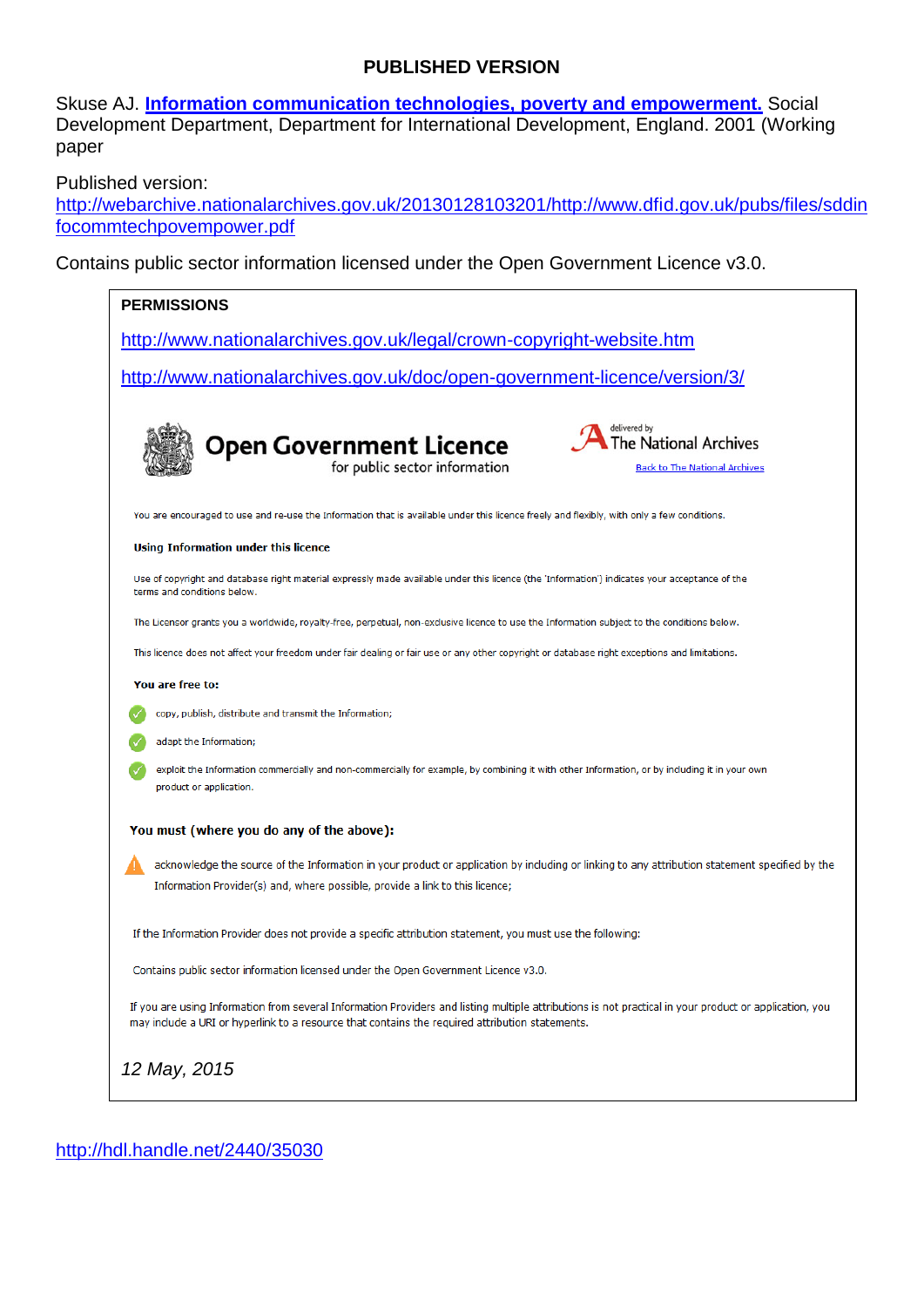**Social Development**

**Department**

**Dissemination Note No. 3** 

**Information communication technologies, poverty and empowerment**

**Andrew Skuse** 

**July 2001**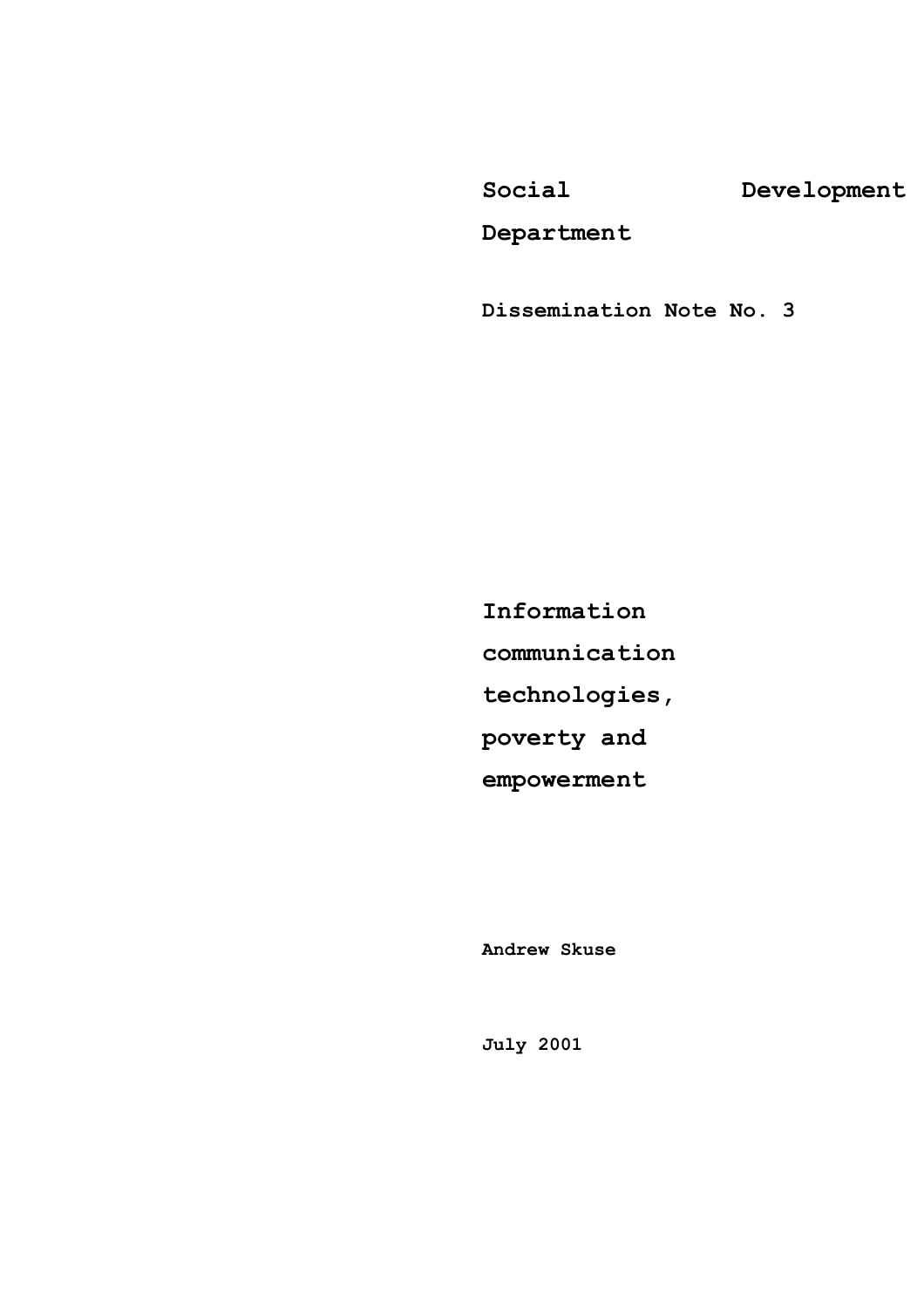#### **Social Development Publications**

DFID's Social Development Division publishes various categories of papers, for different audiences. The publications aim to generate knowledge on social development that is pertinent to DFID's goal of eliminating world poverty.

This publication is part of the SDD **Dissemination notes** series**,** providing a quick channel for dissemination of documents of interest to social development practitioners.

Other categories of SD publications are:

- **Guidance** series, providing guidance on key social development issues and/or procedures.
- **Reports,** originally commissioned by the Department or a Social Development Advisor, to address particular policy issues, which has generated findings that will be of interest to others.
- **Working papers,** that aim to provide new thought on issues of policy and practice.

Other documents are also available on issues such as human rights, poverty, gender, social dimensions of business, and stakeholder participation.

ISBN 1 86192 356 2

Social Development Department Department for International Development 94, Victoria Street London SW1E 5JL **I**K

Tel: 44 (0) 20 7917 7000 Fax: 44 (0) 20 7917 0197 Email: sdd@dfid.gov.uk

DFID homepage: http://www.dfid.gov.uk

**Dissemination Note No. 3**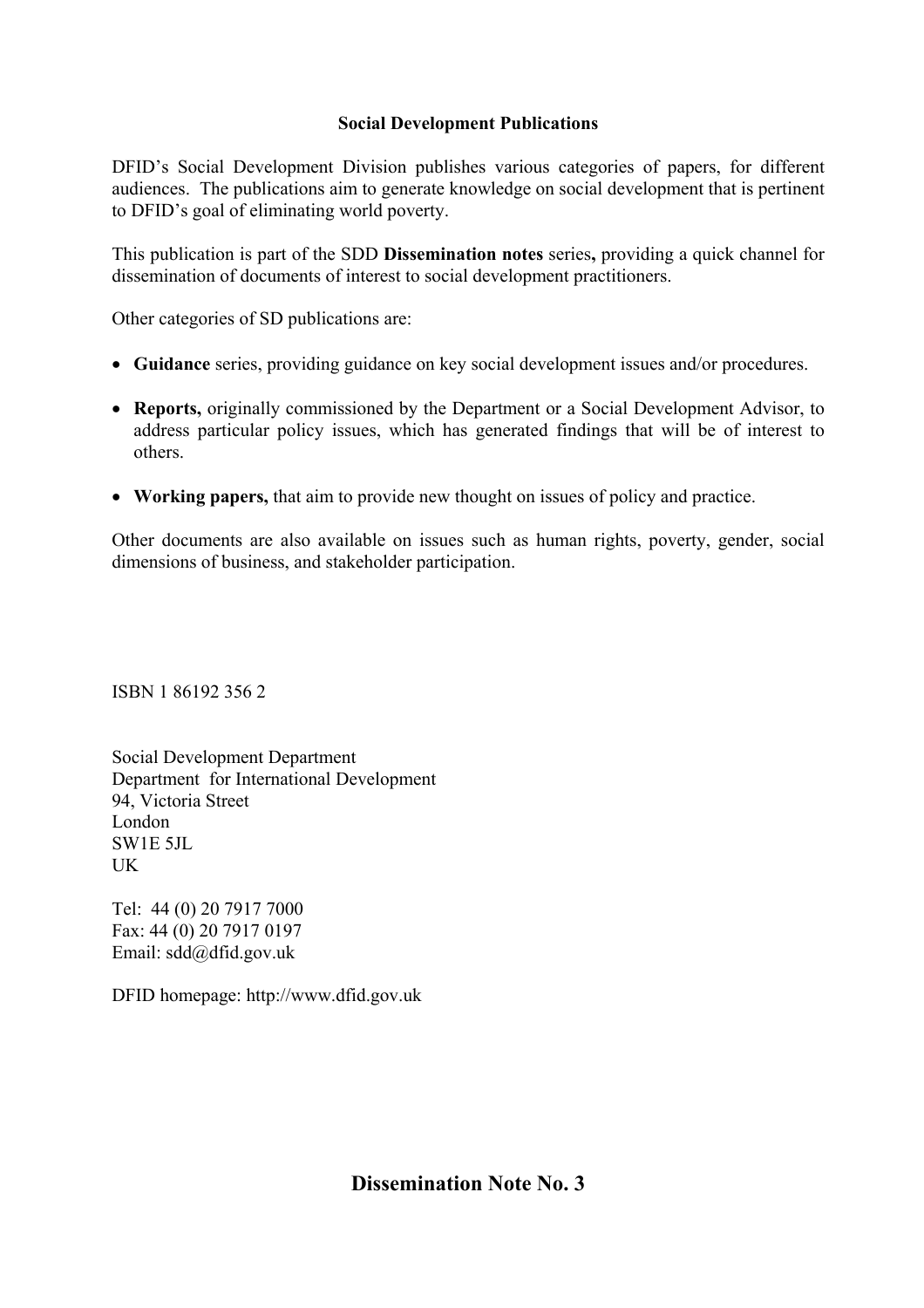# **Information communication technologies, poverty and empowerment**

**Andrew Skuse Social Development Department, DFID**

**July 2001**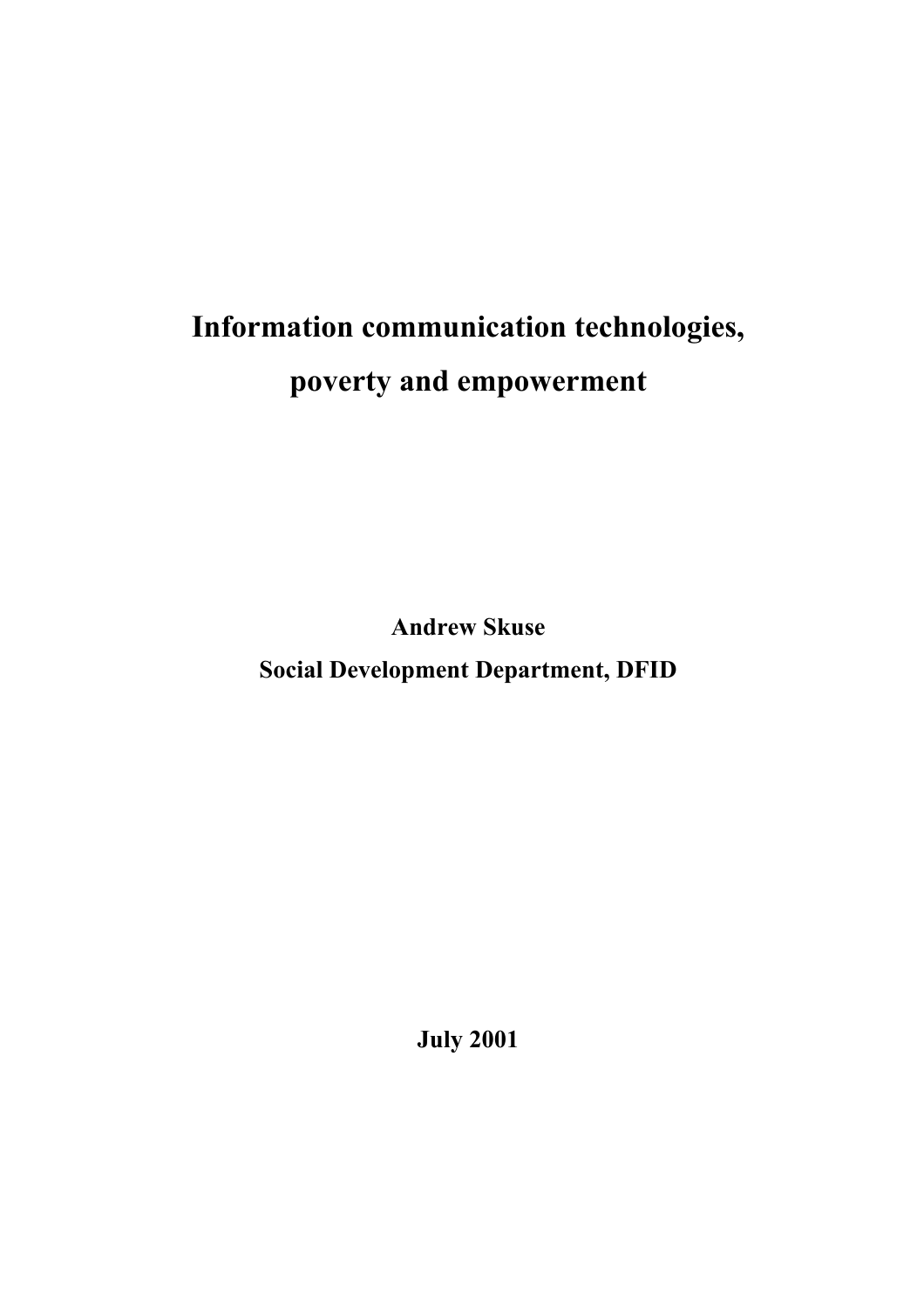# **Contents**

|     | <b>EXECUTIVE SUMMARY</b>                                                             | $\mathbf{i}$   |
|-----|--------------------------------------------------------------------------------------|----------------|
|     | 1.0 INTRODUCTION                                                                     | $\mathbf{1}$   |
|     | 2.0 GLOBALISATION AND INFORMATION COMMUNICATION<br><b>TECHNOLOGIES</b>               | $\mathbf{1}$   |
|     | 3.0 RIGHTS TO INFORMATION AND NETWORKING FOR RIGHTS                                  | $\overline{3}$ |
|     | 4.0 CONVERGENCE, PUBLIC SERVICE BROADCASTING AND<br><b>EMPOWERMENT</b>               | 5              |
|     | 5.0 ECONOMIC CONSTRAINTS TO ICT ACCESS AND POVERTY REDUCTION 6                       |                |
| 6.0 | <b>OVERCOMING SOCIO-CULTURAL BARRIERS TO INFORMATION AND</b><br><b>COMMUNICATION</b> | 9              |
|     | 7.0 ISSUES OF PRO-POOR CONTENT, APPROPRIATE TECHNOLOGY AND<br><b>LOCAL KNOWLEDGE</b> | 10             |
| 8.0 | A FRAMEWORK FOR PRO-POOR ICT BASED INITIATIVES                                       | 12             |
| 9.0 | <b>REFERENCES</b>                                                                    | 15             |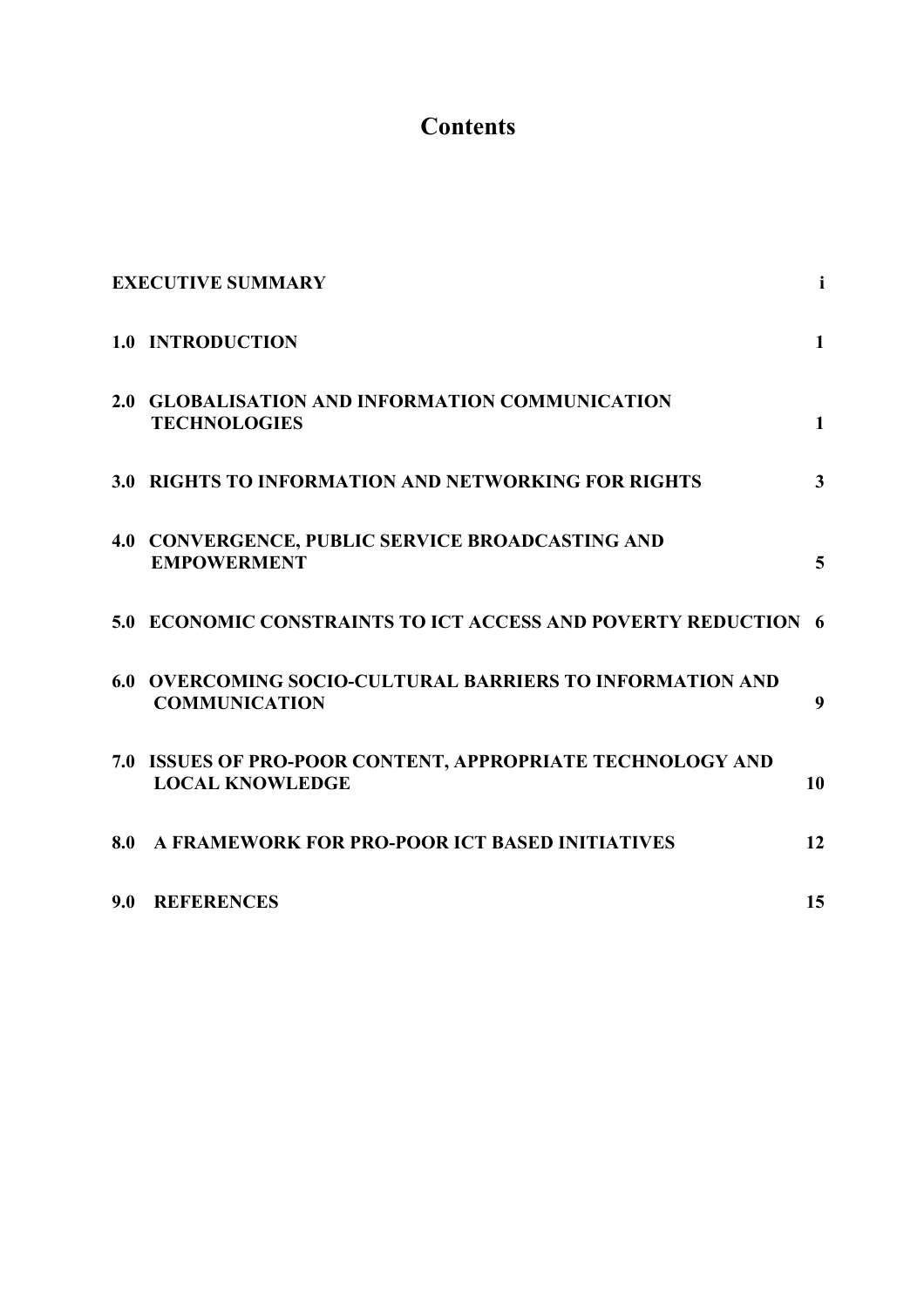## **Executive summary**

The recent UK White Paper on globalisation has highlighted telecommunications deregulation and new communications technologies such as Internet and e-mail as priorities for countries seeking to become a part of the global 'network' or 'knowledge' economy. Similarly, older technologies, such as community radio, have been profiled for their potential to empower communities. Ongoing debates such as that occurring within the G-8 process on ICTs are developing an approach that is trying to become more demand driven and less technology focused.

Disadvantage and marginalisation, in terms of poor people's ability to access and use ICTs, as well as the provision of 'useful' information by government and NGOs is also firmly on the agenda, though the lure of technological and infrastructural solutions has tended to divert attention away from the ICTs that poor people actually use, such as radio, TV and press, towards those that have a more strategic or intermediary role, such as Internet and e-mail. Understanding the information needs and uses of poor people in context should be identified as the key precursor to future ICT interventions, so as to avoid a heavily donor driven approach. Some key issues discussed in this paper include:

- a) Rights to information and freedom of expression should be encouraged at all levels. Deregulation of the communications and media environment can help free and fair information to flow more effectively to civil society. Support to enhancing such flows and targeted interventions that support the most vulnerable and marginalised groups within society should be given priority.
- b) The free flow of information can act as a powerful force for empowerment. Combinations of electronic and non-electronic networks can assist NGOs, CSOs and CBOs to more effectively get their voices heard and share knowledge and experience.
- c) The convergence of Internet with radio and television offers news opportunities for strategic donor support to key intermediaries that have a recognised role in developing pro-poor media content and who inform civil society via widespread traditional media.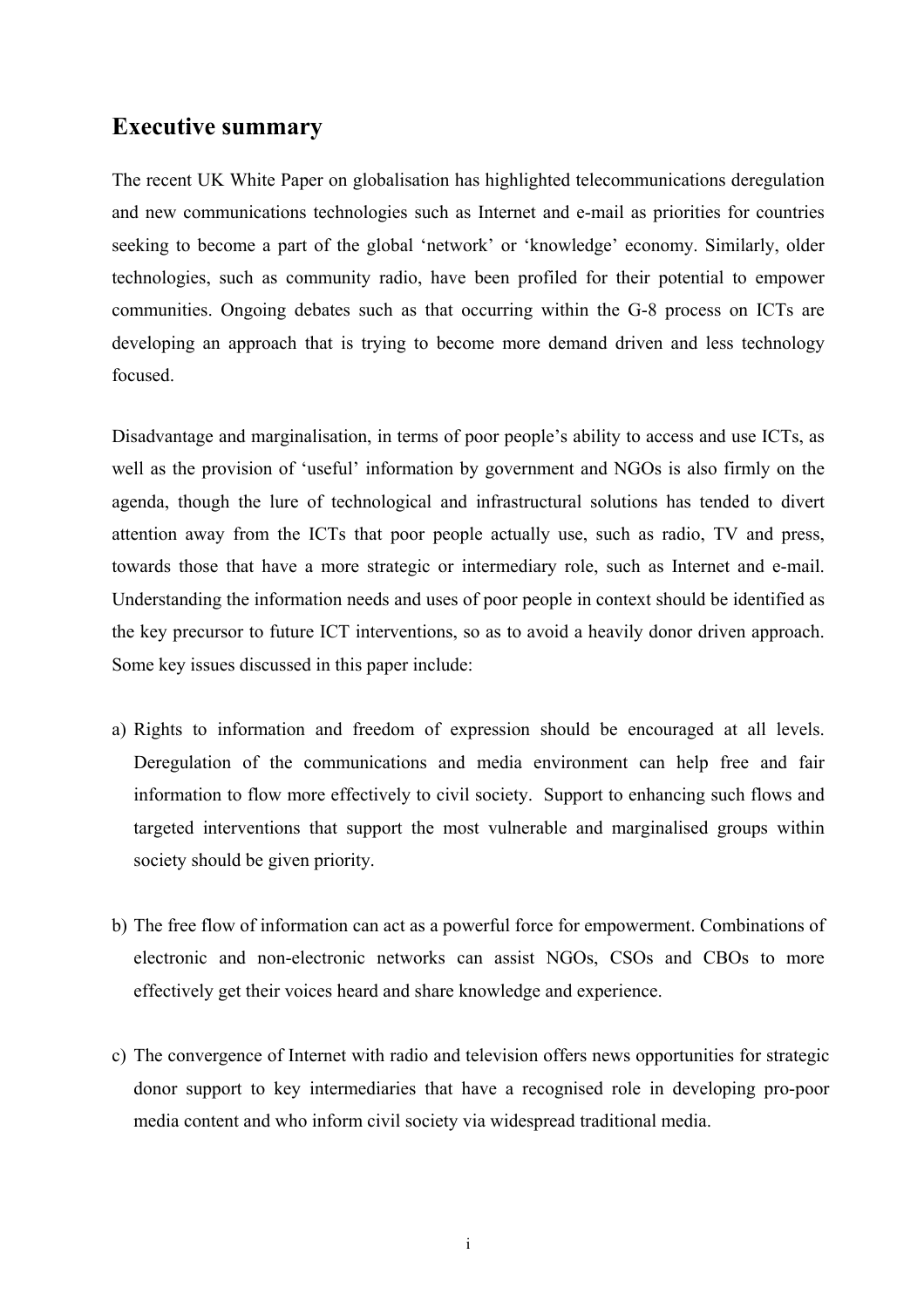- d) Support to developing skills capacity and pro-poor media content within the traditional media sectors of the South should not be eroded by inappropriate support to developing content on new ICTs due to their current exclusivity.
- e) The private sector and national governments have a key role to play in service provision and donors should support the development of pro-poor strategies that actively promote social inclusion and social equity.
- f) Telecentres, telecommunications and e-commerce have poverty reduction possibilities, though research needs to establish the potential, use patterns and extent to which such services are available to the poor, to women and the marginalised.
- g) The new ICTs have low cultural and linguistic diversity and support should be given to increasing the diversity of content for new ICTs so that Internet sites can act as key local language resources for intermediary organisation such as NGOs, CSOs and the media.
- h) The most appropriate ICT should be used in any given initiative and assessment should be based on a thorough understanding of access, media use and the content preferences of stakeholders. Internet should not be seen as the panacea to overcoming institutional difficulties in service delivery. While the Internet is a powerful means for conveying macrolevel policy to the regional and local levels, the most effective delivery system to the most disadvantaged groups may be via less glamorous alternatives such as radio or newspapers.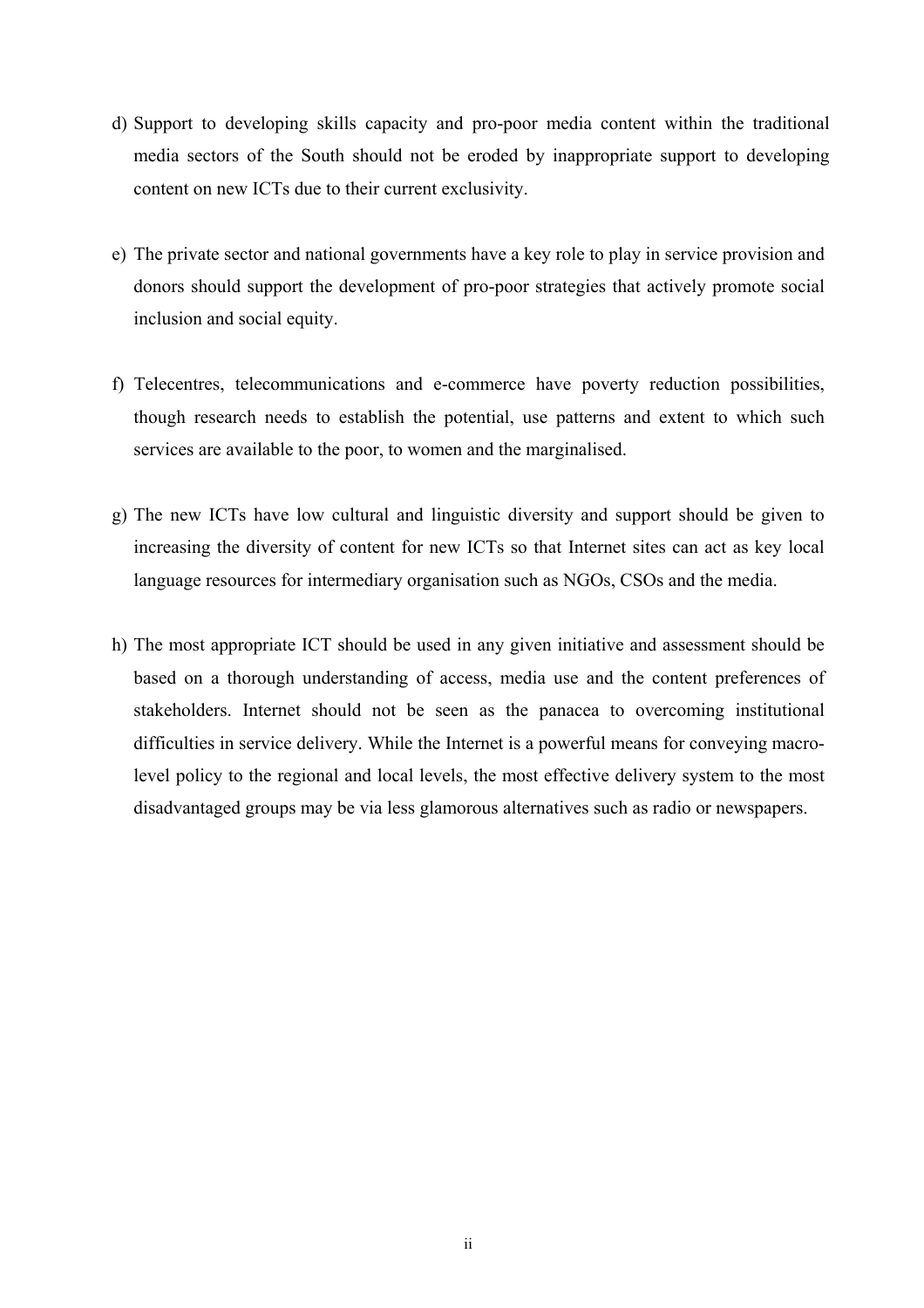## <span id="page-7-0"></span>**1.0 Introduction**

Some commentators have suggested that the social and geographic distance between certain sections of the world's population is being rendered meaningless by new information communication technologies (ICTs), though is simultaneously creating an 'information excluded' underclass comprised of the world's poor. Arguments that centre on the dissolution of old development dichotomies such as North and South in favour of the 'fast' and 'slow' resound to the language of empowerment and disempowerment. Increasingly, the 'wired' world is being brought together as the global network economy emerges, though it is at a clear cost to the unconnected (Economic Commission for Africa. 1999).

Increasingly, questions concerning who will benefit and who will be left out of the ICT revolution are coming to the fore in policy debates. Equally, concerns over areas of the developing world being left out of globalisation or being slow to develop ICT infrastructure centre on the potential negative impacts upon economies, economic decision making and the networking, advocacy and empowerment potential that ICTs can bring to civil society groups (CIDA. 1996).

## **2.0 Globalisation and information communication technologies**

From the 1950s onwards, communications infrastructure began a rapid and dynamic phase of expansion, that saw the proliferation of domestic ICTs such as telephones, radios and televisions and the expansion of media content. In the 1960s the somewhat optimistic term, the 'global village', was coined in response to ongoing processes of global interconnectivity and interaction. Today, four of the five most valuable companies in the world are either wholly or partly concerned with global media, communication and information flows (Microsoft, Cisco Systems, AOL-Time-Warner and Vodafone-Mannesman). This tells us much about trends in global economic development and about the dominant directions in which information flows, i.e. North-North and North-South. This new economic reality is forcing multilateral and bilateral providers of development assistance such as the World Bank and United Nations into urgent policy debates concerning the economic growth and poverty reduction potential of ICTs.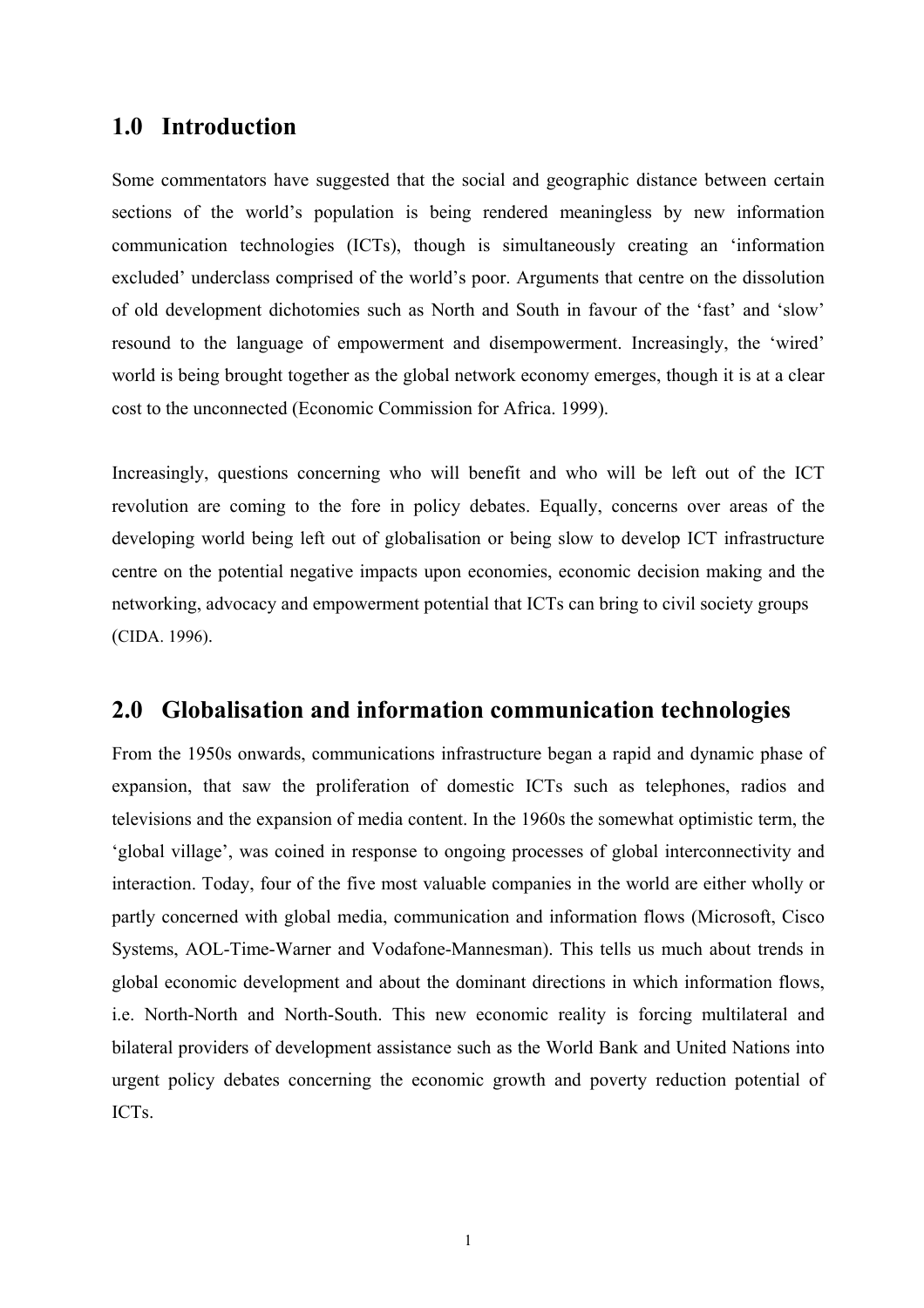Though the global village is now a social, economic and political reality, it has constantly been called into question for the varied inequalities that it exacerbates and generates. Globalisation is a construct that is often left devoid of social content and differentiation, with much attention being paid to global financial institutions, financial agreements and increasingly, the promises of new communication technologies. The economic ability of groups and individuals to purchase or command such things as telecommunications, air travel, faxes, e-mails, Internet and terrestrial media broadcasting, that clearly come to the fore in analyses of experiences of globalisation. The rapid development of communications infrastructure and attendant media industries in the late  $20<sup>th</sup>$  century is most closely associated with a global process that is described as time-space compression (Harvey, D. 1989). Restrictions in time and space are effectively removed by electronic communications, the geographical boundaries between many nations, cultures, societies and individuals are eroded or removed. Essentially, the world becomes mediated, cultural flows increase and dominant exchanges become symbolic or informational, rather than material, in nature.

Some people are more in control or a part of globalisation than others. In comparison to the urban elites of the developed and developing world, many of whom have access to these services and new technologies, the poor remain on the margins, resigned to spending hours each day walking to collect water or food, or struggling to tune their transistor radios to poor quality transmitters in search of news. The inability of certain people to command the processes and benefits of globalisation, communications and information included, is a key concern. For many poor people, for whom globalisation and the information revolution is still a slow moving process, careful thought must be given as to how best to include them in local, national, regional and international information flows.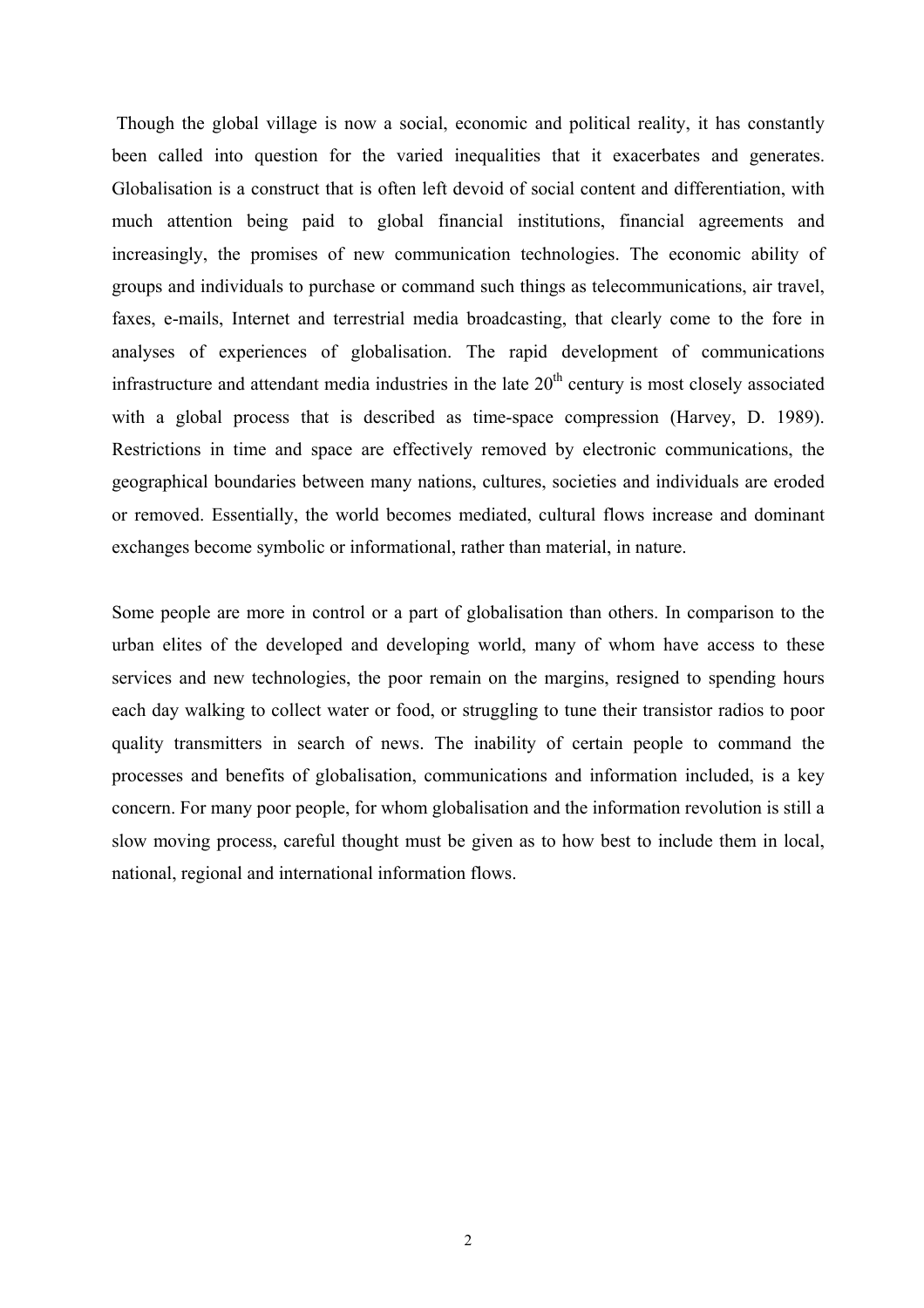### <span id="page-9-0"></span>**3.0 Rights to information and networking for rights**

Rights to freedom of expression and access to information are upheld within Article 19 of the Universal Declaration of Human Rights. Public access to information can be systematically denied or refused by governments and likewise governments can place restrictions on free speech and freedom of expression via legislation and activities that deny rights of political and cultural association. Openness of government and the free flow of information is enshrined within the principle of 'maximum disclosure' via which governments and public institutions become more accountable to the general public. A civil society that is empowered with open information is better placed to advocate for more equitable and transparent service delivery and has a greater sense of participation and ownership in decision making processes (ARTICLE 19. 1999).

The free and fair flow of information in poor countries is the exception rather than the rule and poverty places further restrictions on access to information. Governments may be poorly placed to systematically disseminate information to the public or may not be inclined towards such transparency because of high levels of corruption. Poor countries are also prone to conflict and such environments are not conducive to free flows of information and rights to access information. In such cases support to the media during times of conflict and deregulation of the communications and media environment are seen as mechanisms for increasing the plurality and diversity of information flows in poor and conflict prone countries **(**DFID. 2000)*.* 

Increasingly, ICTs are being used to create electronic and non-electronic networks for lobbying, information sharing, the sharing of best practice and for strengthening the voice of civil society and the poor. Electronic networks such as the Internet have radically altered the manner in which NGOs, CBOs and CSOs engage with the international community. The constraints of distance are overcome and development practitioners from the South are becoming increasingly vocal in global policy debates.

NGOs, CBOs and CSOs act as key intermediaries between the poor, local and regional authorities, governments and donors, electronic networks are increasingly being used to share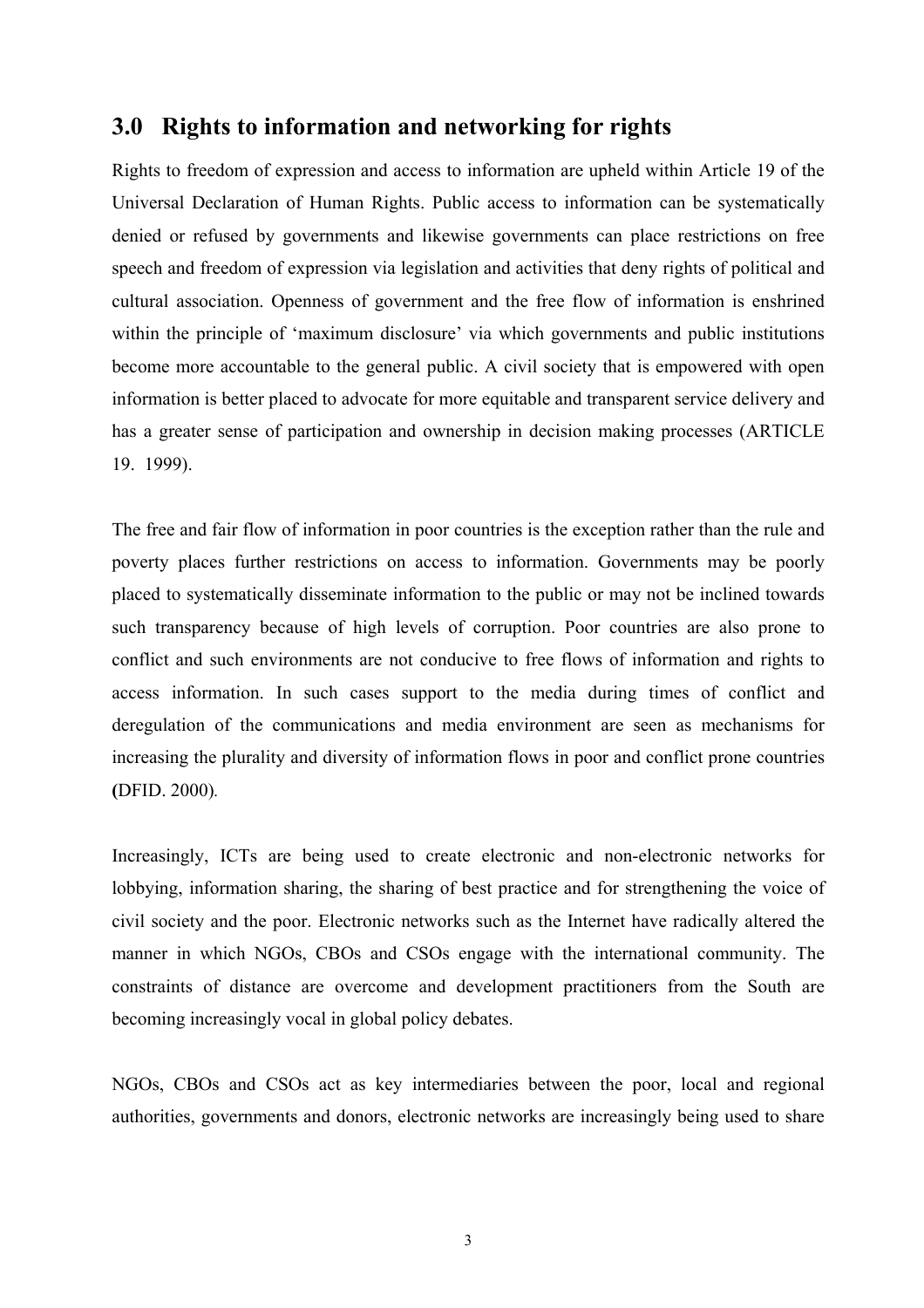knowledge on best practice. Providing assistance to develop new ICT networks in support of key partner organisations and intermediaries represents both a focused and strategic role that donors are capable of filling. However, mechanisms must be found that allow networks to flourish beyond the wired world and which allow different networks to communicate with each other.

Support to network building should not exclusively focus on Internet based means of communication, because community to community exchanges and the networking of community based interest groups, CBOs and CSOs rely heavily on non-electronic forms of communication and information exchange. Donors and partner intermediaries must think through ways in which the information-poor and ICT-excluded can be included in networks. Commitment to extending the development of telecentres could be a useful starting point. This would enable the voices of the poor to be better captured and play a greater role in policy formation. Networking such as the exchange of information between Pakistani women's organisations on cassette to overcome the cultural constraints of *purdah*, or the simple practice of visiting neighbouring women's organisations as undertaken in the Pacific also need to be systematically linked in to wider network construction.

#### **Box 1: E-mail, networking and human rights in Mexico**

The Mexican government is aware of the power of the Internet, not least because the Zapatista movement has used it very effectively over the past five years in their struggle for equal rights. An e-mail-based networking and lobbying alliance of local human rights organisations, the church and activists in the US and Europe was created to pursue human rights issues. In 1994, a human rights worker in the UK received an e-mail from a group of human rights activists stuck in a hotel in Mexico. The hotel had been surrounded by the army, who had cut the phone and were taunting them from the outside, saying things like 'we know where you live, we will come and get your children'. The e-mail (via satellite link) allowed the UK based activist to call Amnesty International's Mexico representative, as well as the press in Mexico City, to let them know that was going on. The situation continued for a few more hours and then the army drove away aware that their actions had been exposed. The next day a formal complaint was lodged with the Mexican government.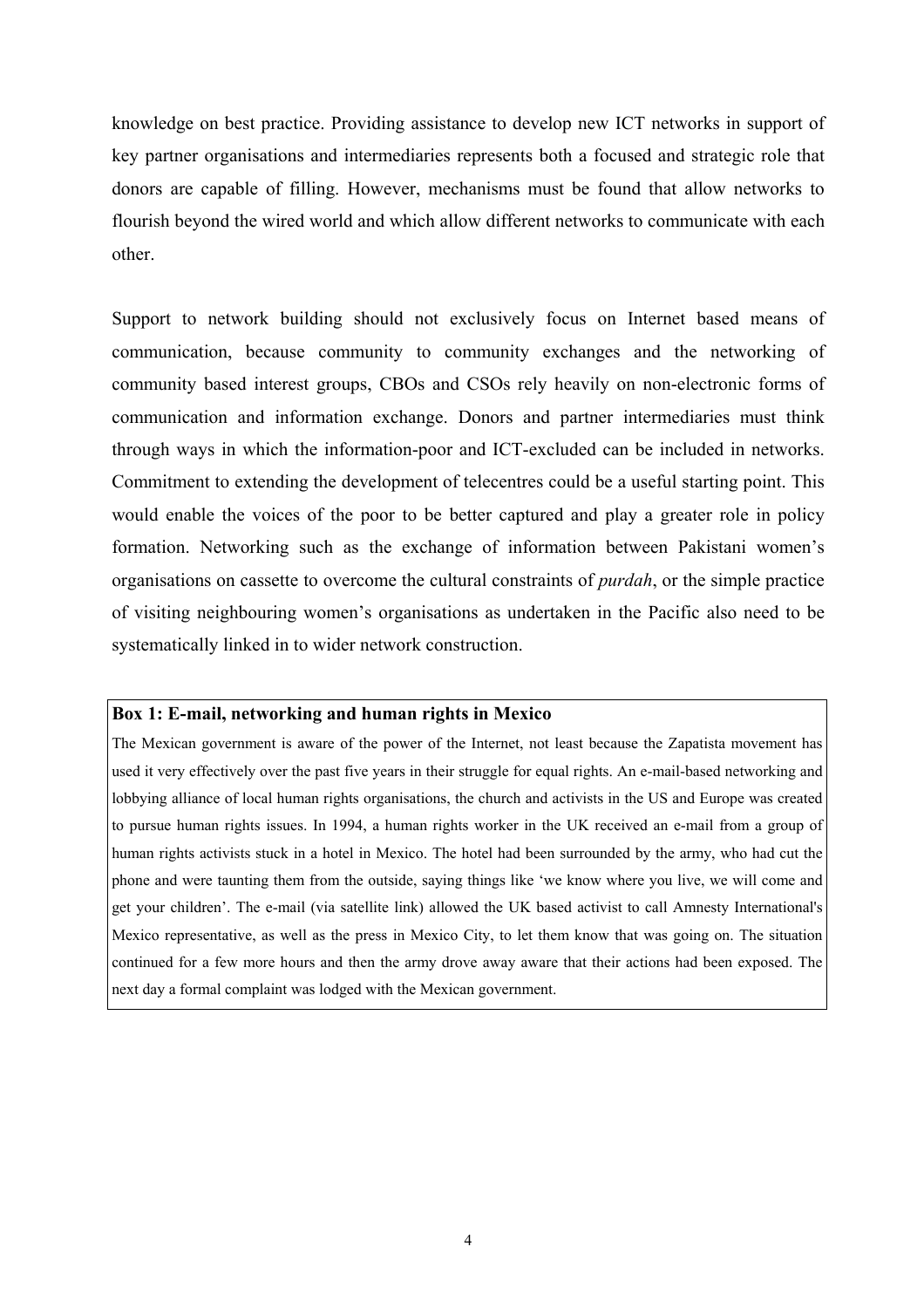## <span id="page-11-0"></span>**4.0 Convergence, public service broadcasting and empowerment**

The merging of powerful media, computing and information companies into supercorporations combined with deregulation of the media environment and the digital convergence of new and old technologies such as the Internet with television and radio has costs and benefits. Though convergence has clear economic and organisational benefits for global media business, it also offers radical new opportunities to reach the poor of the developed world via such things are radio webcasting, which uses the Internet as a distribution mechanism for radio features that are downloadable by community radio stations anywhere in the world with access to new  $ICTs<sup>1</sup>$  $ICTs<sup>1</sup>$  $ICTs<sup>1</sup>$ . This empowers small radio stations without the financial resources or skills to engage in investigative journalism to broadcast credible news of a high quality. It is widely recognised that critical and independent reporting, combined with a pluralistic media environment helps to strengthen civil society by exposing such things as corruption and by calling government policies into question.

#### **Box 2: Webcasting in Indonesia**

In Indonesia a collaboration between the Centre for Advanced Media in Prague and Indonesia's Institute for the Free Flow of Information in Jakarta has created an electronic network that helps to strengthen independent radio news. The Jakarta based team of journalists produce a range of short news features that is bolstered by local input from independent sources throughout the country. Digitisation and compression technology allows remote users to download and then broadcast news items to their audiences, thus providing a news alternative to the state media.

Source: Eknes, A. & Endresen, L. 1999.

While convergence is opening up new opportunities to empower civil society via the strategic use of new technologies within key intermediary organisations, the advent of global media business is having a negative effect on local and national public service broadcasting. The deregulation of both the media and communications environments is generally viewed as a positive step towards good governance. However, as with any change there are trade-offs. The development of an independent media sector often draws the most talented media professionals away from poorly paid state media employment and in to the private sector. This

<span id="page-11-1"></span>1 See The Panos Institute's InterWorld Radio web site at http://www.interworldradio.org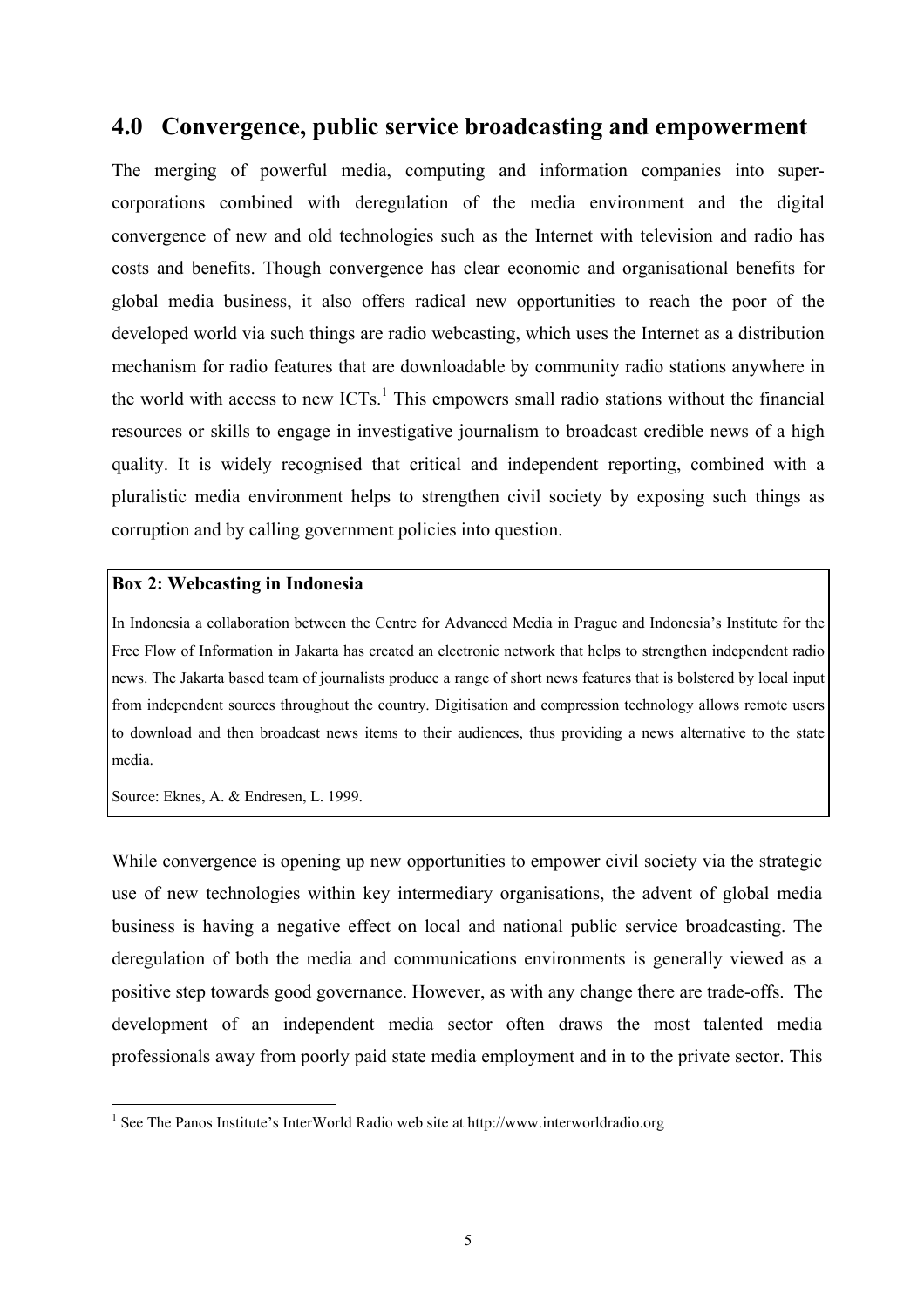<span id="page-12-0"></span>has an impact on local capacity and the ability of state broadcasters to maintain broadcast quality. Whilst convergence is negating some of the key concerns over content, most media and information flows remain heavily biased towards North-North and North-South flows and concerns are being raised over the increasing inability of the South to present their own view of world affairs and of their own social, economic and political diversity.

## **5.0 Economic constraints to ICT access and poverty reduction**

Poor infrastructure constrains information flows. For example, 75% of the world's telephones are concentrated within just eight rich industrialised nations. Though infrastructural advances in areas such as digital telecommunications systems and Internet connectivity *are* occurring rapidly in certain contexts such as Botswana, Mauritius, Rwanda and Gambia, many countries with large rural populations such as the Democratic Republic of Congo, Chad and Cambodia are yet to significantly modernise their communications infrastructure (Sida. 1999). Some 49% of the world's population live in rural areas and steps should be taken to ensure that the communications and Information divide between rural and urban areas does not widen (Panos. 1998). Within countries that are investing in communications infrastructure such as Rwanda it is unclear whether this will have a significant impact on the rural poor. Within such areas as rural Rwanda, the dominant information decision made by the poor is whether or not to invest in purchasing batteries for their radio sets.

#### **Box 3: Information and poverty in Rwanda**

Although radio sets and batteries are widely available for sale in Rwanda, they are difficult to afford for rural people. A small portable FM/SW receiver currently costs about 3,000 FR (about £5.45) and the accompanying batteries to run it cost 200 FR  $(£0.36)$ . Owning and listening to radio is a luxury when one considers that the daily wage for an adult male labourer on a rural building site is 300 FR per day, or that a female tea-picker can expect to earn only 100 FR (£0.18) per day. Because of this, radio listeners in poor countries such as Rwanda tend to ration their daily listening to key broadcasts such as the national and international news.

Source: Myers, M., Harford, N. & Skuse, A. 2000.

Poverty constructs barriers to accessing essential information, which is compounded by the often poor quality or overtly biased nature of information in many poor countries. Cost based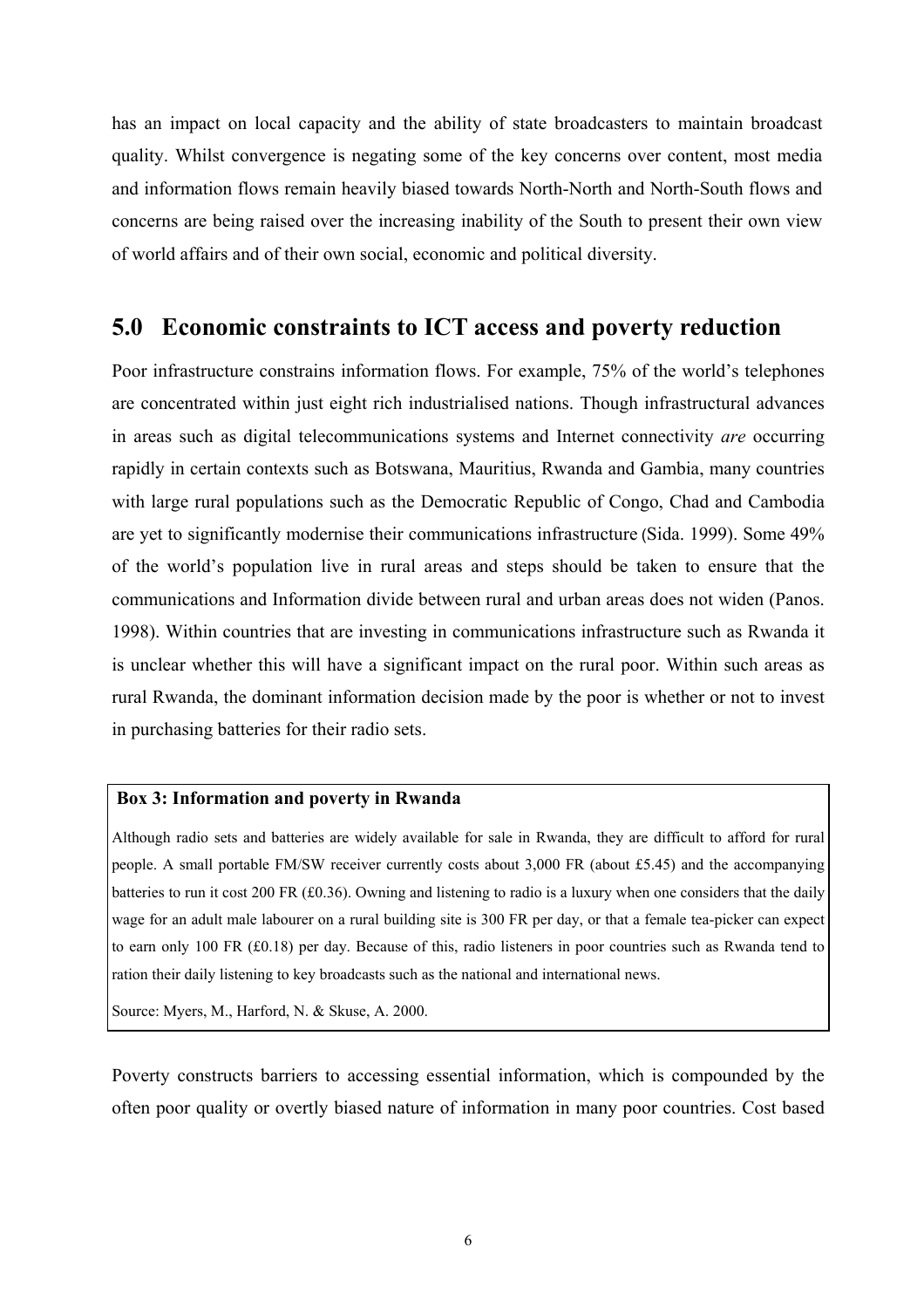barriers include low incomes and the relatively high costs of energy, i.e. for batteries, electricity or fuel for generators. These are in addition to barriers generated by poor infrastructure, i.e. low levels of rural electrification and teledensity, low quality radio and television transmitters and poor press circulation.<sup>[2](#page-13-0)</sup> Where poverty excludes people from using even the most basic forms of ICT support should focus on developing alternative and costeffective energy sources, such as solar power conversions for transistor radios.

New communications infrastructure may be made available to the rural poor in time, and issues of poverty and affordability will arise given that such acute concerns are still applicable to the use of radio. Though radio ownership levels are generally high in the developing world, the risk that new communication technologies such as the Internet and e-mail will exacerbate existing social, economic and political divisions and inequalities is widely voiced. Data from the UK (Figure 1) shows that access to and use of new technologies has settled within patterns that reflect levels of income.

| United Kingdom 1997-98                                        |        |          |          |          |         |     |  |  |  |
|---------------------------------------------------------------|--------|----------|----------|----------|---------|-----|--|--|--|
| Proportion (%) of households owning item in each income group |        |          |          |          |         |     |  |  |  |
| Consumer goods                                                | Lowest | Second   | Third    | Fourth   | Highest | All |  |  |  |
|                                                               | 20%    | quintile | quintile | quintile | 20%     |     |  |  |  |
| Telephone                                                     | 79     | 92       | 96       | 98       | 100     | 93  |  |  |  |
| Mobile phone                                                  | 3      | 6        | 12       | 21       | 38      | 16  |  |  |  |
| Satellite dish                                                | 7      | 16       | 20       | 26       | 28      | 19  |  |  |  |
| Home Computer                                                 | 8      | 12       | 22       | 34       | 57      | 27  |  |  |  |
| <b>VCR</b>                                                    | 65     | 76       | 91       | 94       | 97      | 84  |  |  |  |

 **Figure 1: Household Ownership of Selected Communications Facilities, United Kingdom 1997-98** 

Source: Office of National Statistics (1997:154& 1998:135); cited in Golding, P. 2000.

Unlike television in the North and radio in the South, which has a high social penetration regardless of income, new ICTs require continual updating and continual economic

<span id="page-13-0"></span> $\overline{2}$ <sup>2</sup> Teledensity is a measure that refers to the number of telephone connections per thousand people.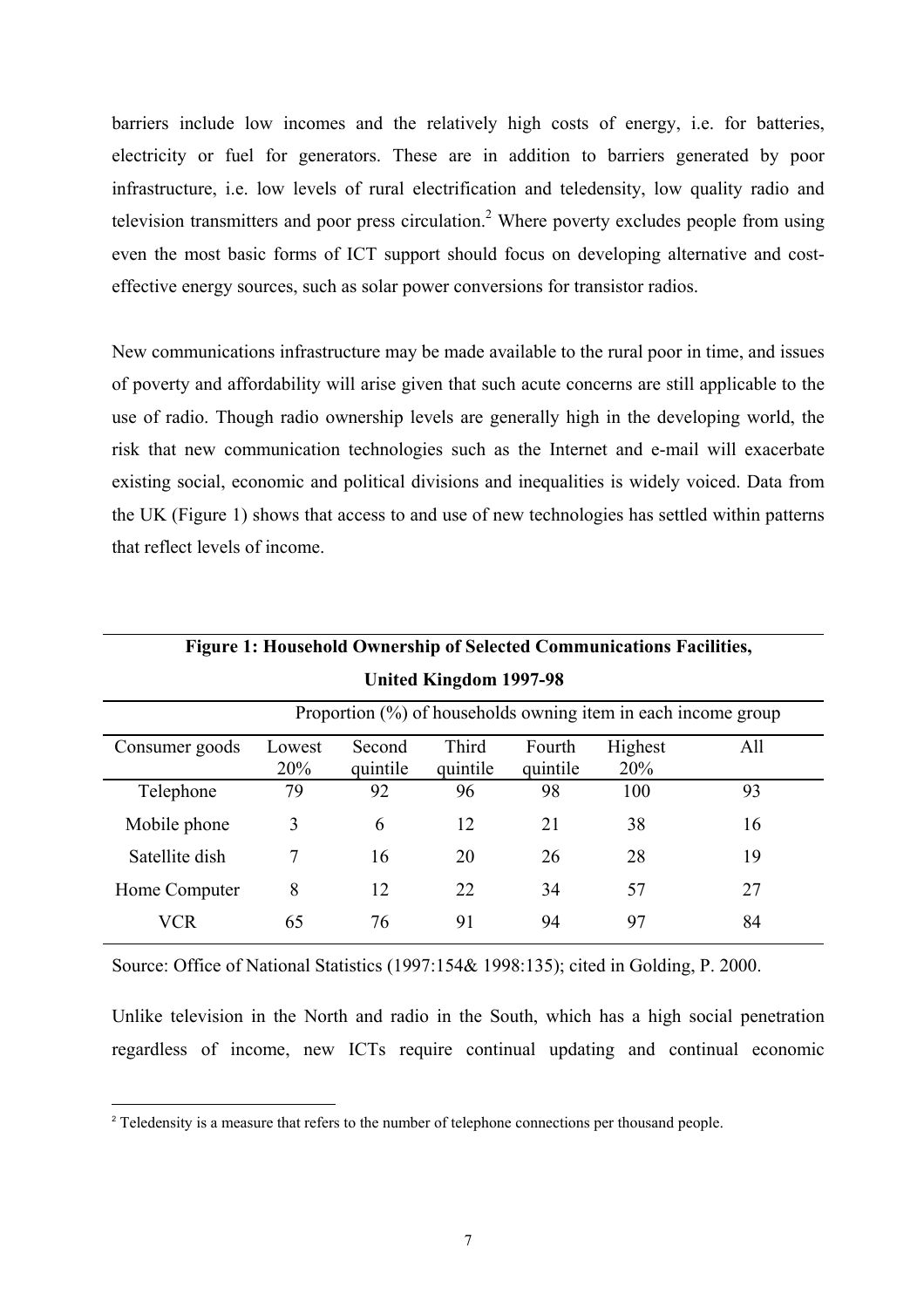investment. Because of this, the poorest sections of society in both the developed and developing world can be excluded from the information economy. Investment in new technology infrastructure makes little sense unless it can benefit a significant proportion of poor people and be affordable to them.

The poverty reduction potential of new ICTs and the knowledge economy are yet to be firmly established, though it is clear that ICTs are essential to the infrastructure of both small and big business and the efficacy of government, as are ICTs to the broader provision of economic and livelihood information. Increasing access to both ICTs and economically or socially 'useful' information for the poor, such as that relating to commodity prices or basic health could help reduce their poverty. In terms of ICT provision, the private sector and national governments should play the dominant role in providing the necessary communications systems, though donors also have a role to play in encouraging synergistic partnerships that benefit the poor and marginalised. For example, community telecentres are one way of overcoming the exclusion of poor communities from global information flows or telecommunications.

#### **Box 4: The strategic potential of ICT in Mali**

In Mali between 1997 and 2000 Internet connectivity rose from just 800 connections to 4,500, mostly within the capital of Bamako. A commitment to linking all of Mali's 701 communes has been made by the government who recognise the potential benefits of distance education and e-commerce that the Internet can offer. Though basic in comparison to developed countries such a network provides an opportunity for key intermediaries such as NGOs, CBOs and CSOs to access information of relevance to their poverty reduction work. Furthermore, substantial levels of radio ownership and deregulation of the media environment within Mali has allowed a number of community radio stations to develop, many of which are actively involved in broadcasting which aims to mitigate some of the key social and economic pressures faced by local people. Encouraging the development of such networks, the linking of new and old technologies and providing support to both pro-poor Internet and media content is a realistic and strategic role that donors can take on in such contexts.

Source: ECOSOC. 2000.

Activities that are placed on a commercial footing such as the well publicised Grameen phone initiative that provides small loans to women to purchase a cellular phone and who then sell telephone services to other villagers and repay the loan from the small profits made on each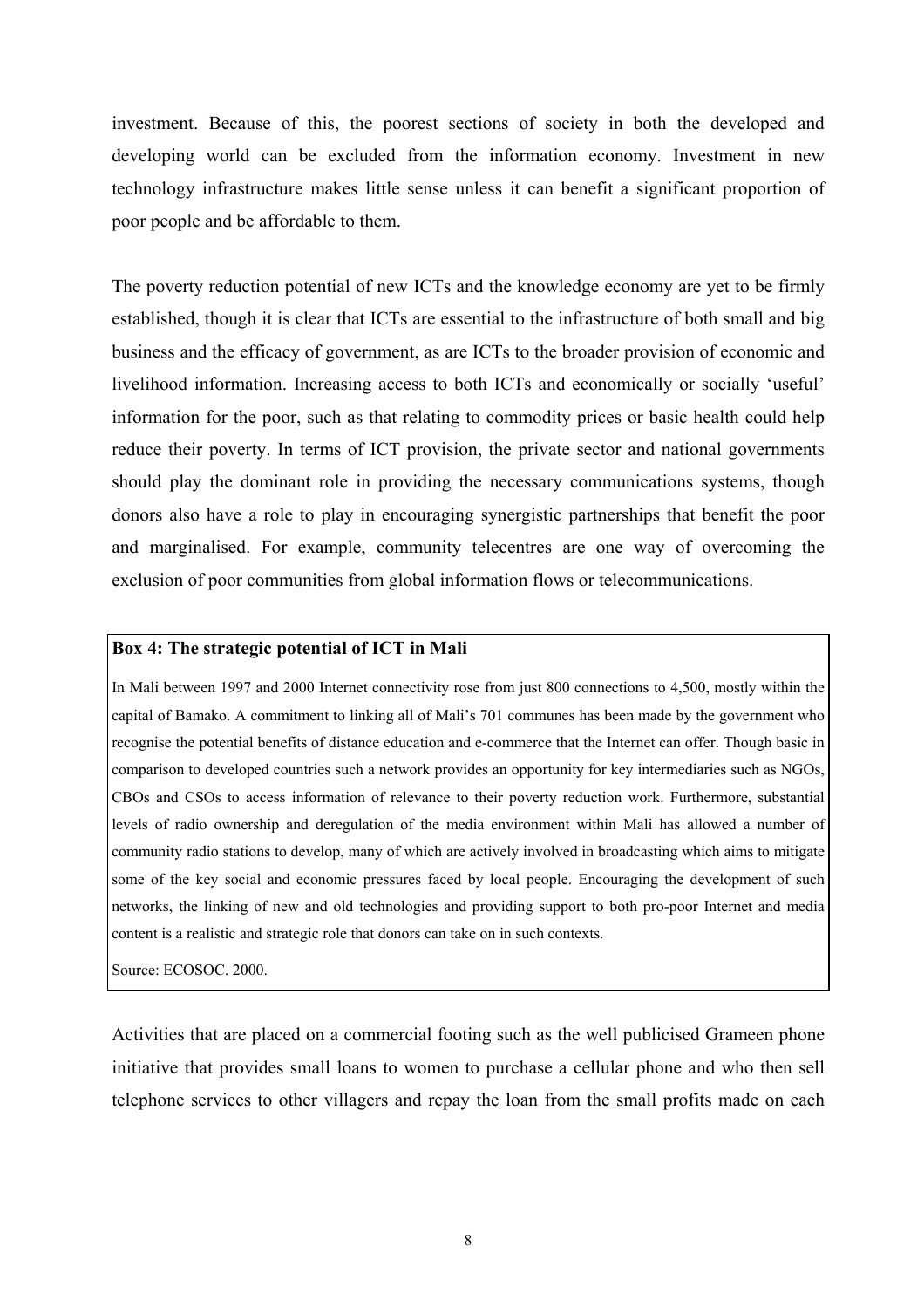<span id="page-15-0"></span>call sold. Such low cost solutions are removing barriers to communication, though deregulation of the telecommunications sector is a prerequisite for such activity.

Likewise, e-commerce represents a genuinely global opportunity for small scale producers to market goods and increase their incomes, though care should be taken to ensure that the benefits of such direct marketing activities accrue to producers and not to a new breed of electronic middleman. Ethical and pro-poor e-commerce has to date relied upon not-for-profit intermediaries, though greater access to new technologies, potentially through telecentres, could see an individualisation of this process. However, this is inevitably not without skills and service constraints, such as the ability to design Internet sites, or afford professional assistance and an effective postal system.

# **6.0 Overcoming socio-cultural barriers to information and communication**

Household ownership of any given ICT does not guarantee equal access for all householders, women in particular. Access to and use of ICTs is dependent on a range of context specific and socio-cultural variables such as cultural restrictions on female social mobility or the social construction of childhood. Factors such as gender, age, caste, class, ethnicity and educational attainment need to be identified and analysed if ICT based initiatives are to adequately address the true information needs of the poor and marginalised.

It is widely recognised that the single most effective mechanism for poverty reduction is through providing education to girls. It has been shown that girls with even the most basic education generate more income, have smaller families and are more likely to send their own daughters to school as a result. In contexts where cultural constraints and poverty exclude or constrain girls from obtaining a regular educational experience ICTs can provide an educational lifeline for both students and teachers starved of educational resources and training. A combination of new ICTs and traditional media can provide the widest coverage and ensure that those constrained from education by virtue of poverty, gender, geographical remoteness or conflict are not excluded.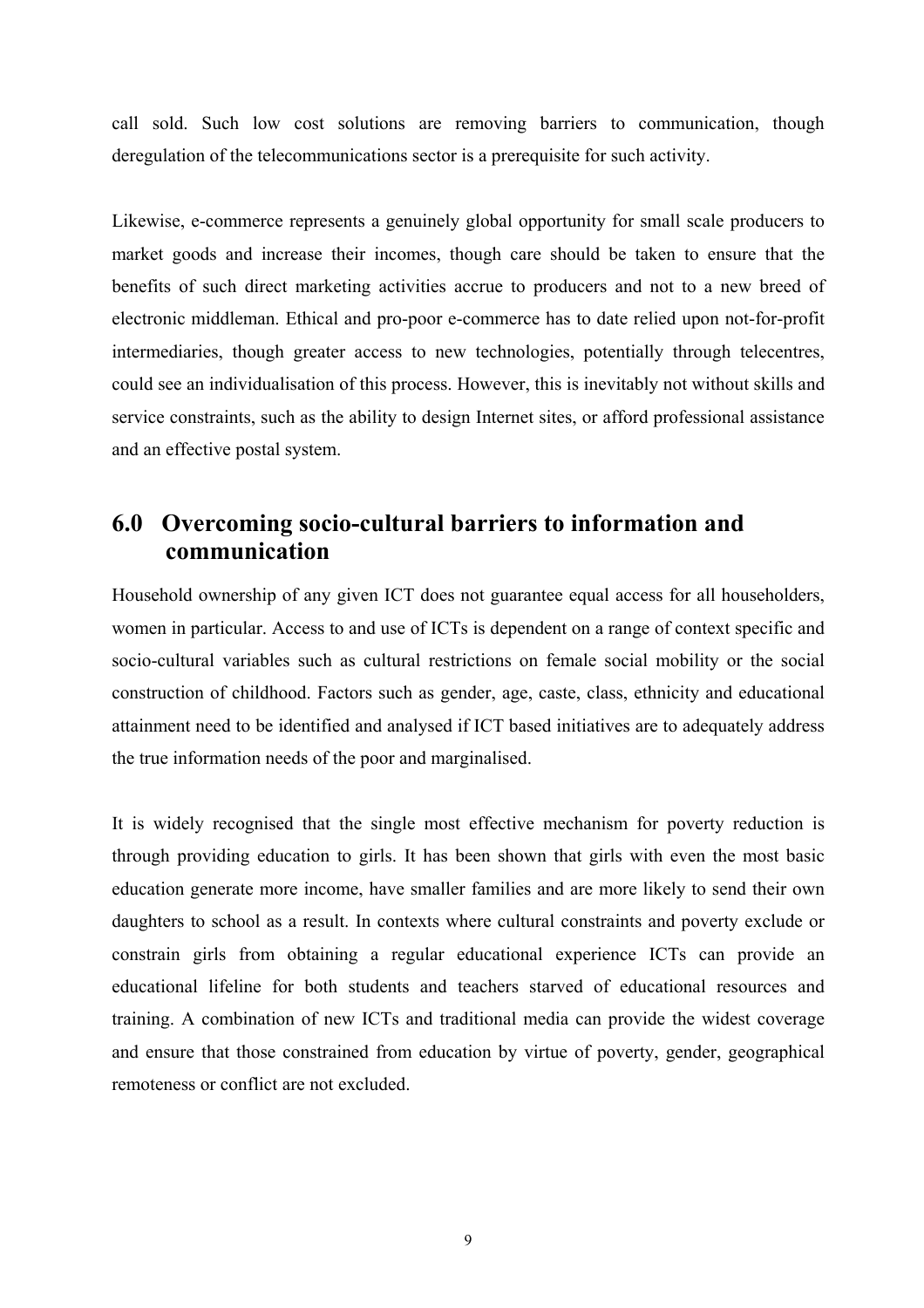#### <span id="page-16-0"></span>**Box 5: Gender and information exclusion in Afghanistan**

In Afghanistan communications infrastructure is extremely basic, though radio ownership levels are at saturation level. Despite this, women and children often find it difficult to access and use radio, because radio listening is socially constructed as an ostensibly male activity. Women have low levels of social mobility due to the cultural constraints placed upon them by what is a strongly patriarchal society. Because of this women have fewer opportunities to engage in social communications and few opportunities to engage with media in public places. At home, domestic communications may be poor and men can monopolise the use of the radio for the serious duty of listening to news. Because little investment is made in female education women are widely perceived to be less capable or interested in economic or political issues. However, where women *do* have regular access to radio it is commonly described as a window to the outside world or as a lifeline.

Source: Skuse, A. 1999.

# **7.0 Issues of pro-poor content, appropriate technology and local knowledge**

Currently, the linguistic diversity of the new ICTs such as the Internet is low, though as more users come on line from diverse cultural and linguistic contexts the current dominance of English language as the principal medium of exchange is likely to shift. However, in the interim the dominance of English language on the Internet is likely to remain a critical issue, as are the vast numbers of people that are excluded from engaging with such technologies due to either their illiteracy or the unavailability of new ICTs as a consequence of poverty or lack of ICT infrastructure.

Developing locally generated content for new ICTs that is relevant to the poor is an issue of increasing importance. However, needs based analysis must reveal the most appropriate channels and institutions for support and capacity building. For example, access to accurate and reliable economic information has been shown to have a positive impact on the livelihoods of entrepreneurs and farmers. Where bottlenecks to the free flow of market information, such as prices, are removed transaction costs are reduced and the need to use market intermediaries is reduced. Such data can be made available via a wide range of local, regional and national communication channels from Internet, radio and the press. Social and economic analysis can reveal the most efficient and cost effective means of generating such information flows.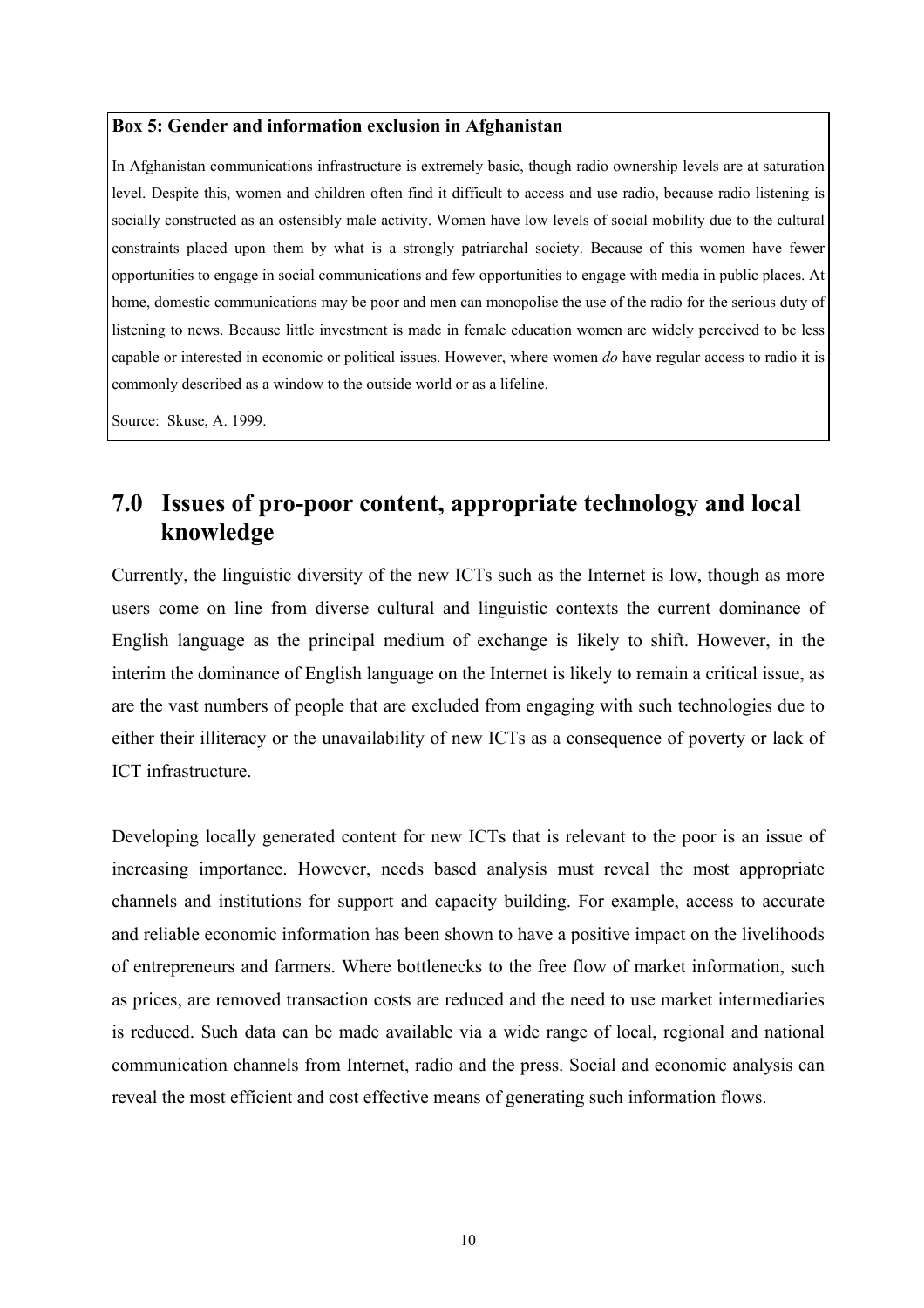#### **Box 6: Communicating information for small businesses on Cape Flats**

The South African Government supports small businesses through encouraging the use of advice services who work with entrepreneurs in townships such as those on Cape Flats surrounding Cape Town. This has created a network of providers charged with supplying skills training and advice on business start-ups, development, employment law, government policy and credit for the previously disadvantaged. Though these service providers are creating Internet resources for their potential client base, research has indicated that small firms feel that advice service providers have poor physical extension mechanisms. Pressure of work and the city based locations of many of the service providers mean that few township based entrepreneurs are able to pay visits to business advisers. Though resources are being committed to Internet sites, research has shown that few township based entrepreneurs have access to such sites due to the low levels of connectivity. Within the township areas one of the most widely available information sources on small business activities is the newspaper *Big News for Small Business* which has a monthly circulation of 25,000 copies.

Source: Fildes, J. 2000.

Commitments to funding the development of pro-poor content for new ICTs should not be made at the expense of more traditional media such as radio, television or the press because these remain the dominant information sources in poor countries. ICT-based interventions should think about the complementarity of different technologies, recognising that whilst radio may be the most appropriate, widely accessible and cost effective means of supplying pro-poor information, Internet sites have a role to play as points of reference for communication professionals working in traditional media. For example, culturally and linguistically relevant Internet sites that address local and national issues surrounding health, hygiene, sanitation, disaster management, conflict, domestic violence, gender equality, agricultural information, human rights, natural resources and so on, can act as key primary information sources for a range of other intermediaries.

<span id="page-17-0"></span>Concerns over the potential erosion and loss of local knowledge as a consequence of the development of a 'knowledge economy' dominated by Western knowledge is featuring in critical ICT debates.<sup>3</sup> Networking community to community groups via electronic and nonelectronic systems can facilitate the exchange of local knowledge. Given that the general flow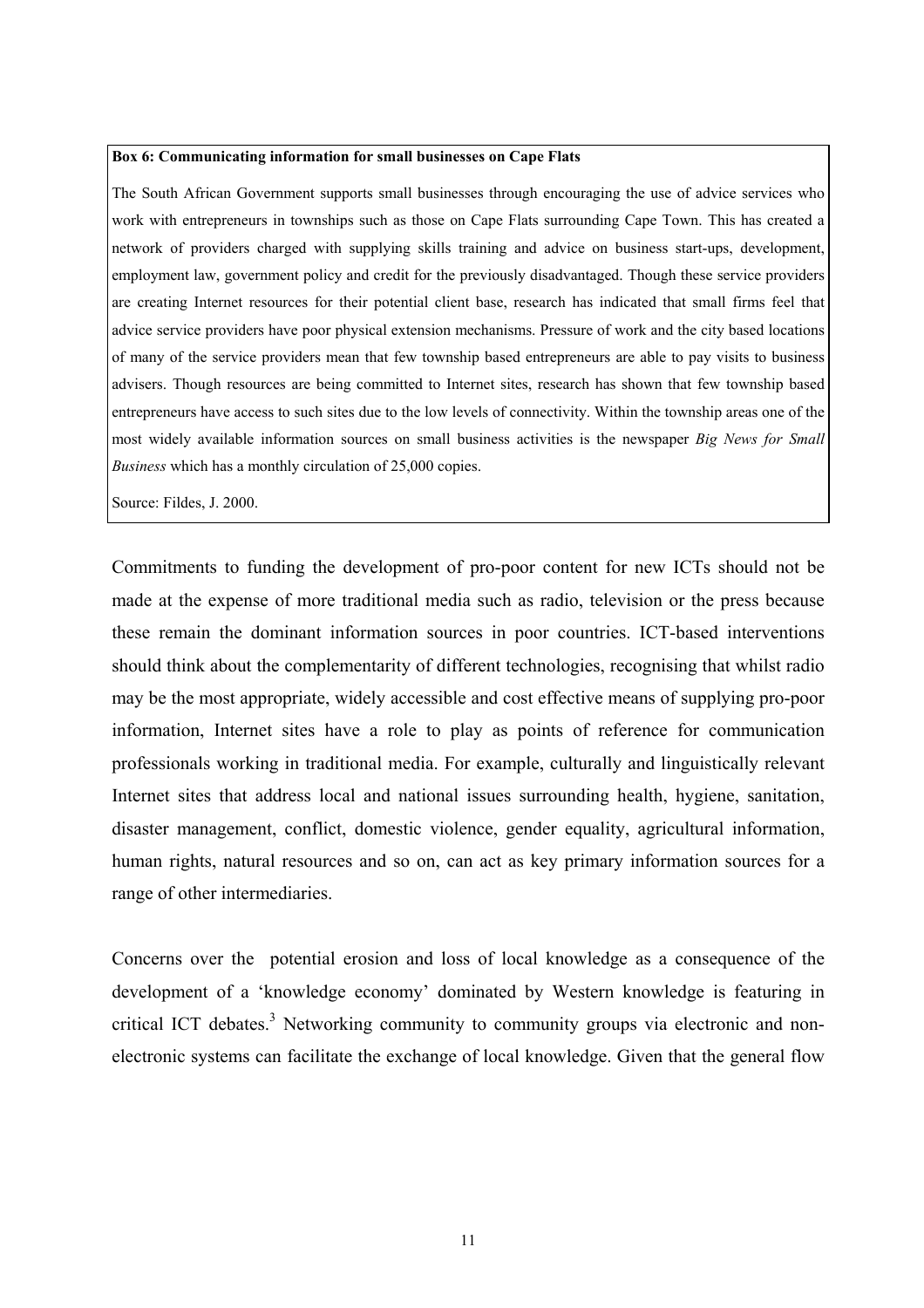<span id="page-18-0"></span>of information via global networks is North-North or North-South, many in the developing world are beginning to question the role that local knowledge has to play and it is important that just considerations are given to supporting local knowledge based ICT initiatives.

## **8.0 A framework for pro-poor ICT-based initiatives**

Poverty reduction is DFID's principle policy objective and this objective is measured against progress towards achieving the International Development Targets (IDTs). The extent to which initiatives in ICTs can assist in helping to achieve these targets and the goal of human and social development based on inclusion and equity within and between stakeholders and societies is being given increasing consideration within international fora and institutions.

High level policy debates within the World Bank, United Nations ECOSOC, G8, Global Knowledge Partnership and ILO are highlighting the potential economic benefits of ICTs, and new technologies such as the Internet and e-mail. An appreciation of the social impacts of such technologies is slowly developing based on recognition of the potential social and economic inequalities that new technologies may exacerbate. The future role of new technologies and their poverty reduction potential should be measured against a thorough understanding of the social impacts that they generate, rather than upon examination of the technologies themselves (Golding, P. 2000). Optimism must therefore be tempered with realism if a suitably effective and pro-poor ICT policy framework is to be developed.

The terminology needs to be inclusive and ICT not be equated with new technologies only. The term ICT must be recognised as comprising a broad spectrum of communication technologies from radio, film, television, press and Internet to participatory forms of development communication such as street theatre and video.

Globalisation is recognised as a phenomenon that increasingly allows the free flow of information, ideas, people, money and technology to occur (Appadurai, A. 1990). Information flows in multiple directions, both vertically, from top-down and bottom-up, and horizontally, between networks and individuals. Ensuring that participatory generated information regarding

<sup>&</sup>lt;u>.</u><br>Indigenous knowledge featured as a Forum within the Global Knowledge II conference (March 2000), Kuala Lumpur, Malaysia. The Global Knowledge Partnership which organised the event brings together the public and private sector actors with an interest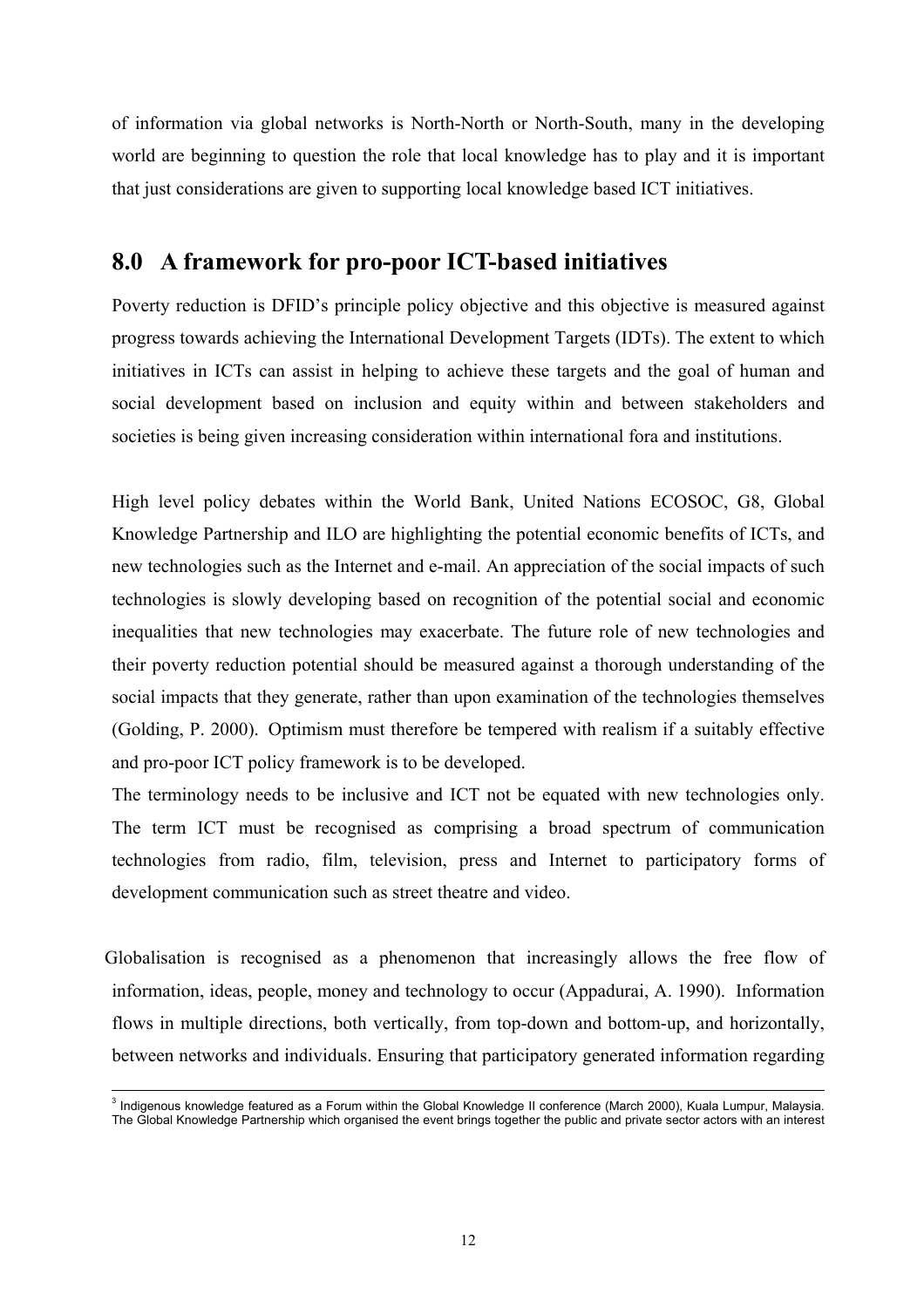poverty flows from the poorest of stakeholders within the development process to the macrolevel where their voices can influence national poverty reduction strategies is perhaps the most difficult of communication flows to support. Developing local participatory networks that feed information into larger networks capable of lobbying government and donors should fall within an overall ICT policy framework. Clearly, electronic networks have a role to play, but also mechanisms that capture local perceptions of poverty such as participatory videos that tell the local story of poverty as it affects stakeholders.

The development of the Internet has generated an unprecedented amount of freely available information. Ensuring that the benefits of this information flow to the poorest of development stakeholders requires strategic planning and good socio-economic analysis. Multi-functional telecentres are bringing the benefits of telecommunications, fax, e-mail and the Internet to previously unconnected locations, though the availability of such resources remains generally low within the developing world. By including a broad range of communications technologies from radio to the Internet within ICT policy frameworks we lessen the chances of information becoming 'stuck' at certain socio-economic or educational levels. Many criticisms concerning the elitism of new technologies and the inequalities that their use perpetuates could be overcome if a suitable commitment is made to ensuring that donor support to ICT has the ultimate goal of allowing global information and the benefits of globalisation to flow to the poorest and most marginalised of stakeholders.

 Ensuring that the information benefits of globalisation flow to poor people will require the development or adaptation of new methodological tools. For example, participatory poverty assessments (DFID. 1998) and stakeholder analysis (DFID. 1995) could be modified to include access to ICT and information as analytical criteria, and thus help to identify some of the key constraints to ICT use, such as gender, in the process. Importantly, it is increasingly recognised that the globalisation of media business is having a marked effect on the content of public service broadcasting, therefore greater attention must be paid to the information needs of the poor, the content of traditional media and new ICTs and strategic and cost effective means of information dissemination to the poor.

in ICT for development. Key partners include the World Bank, UNDP, DFID and Cisco Systems. http://www. globalknowledge.org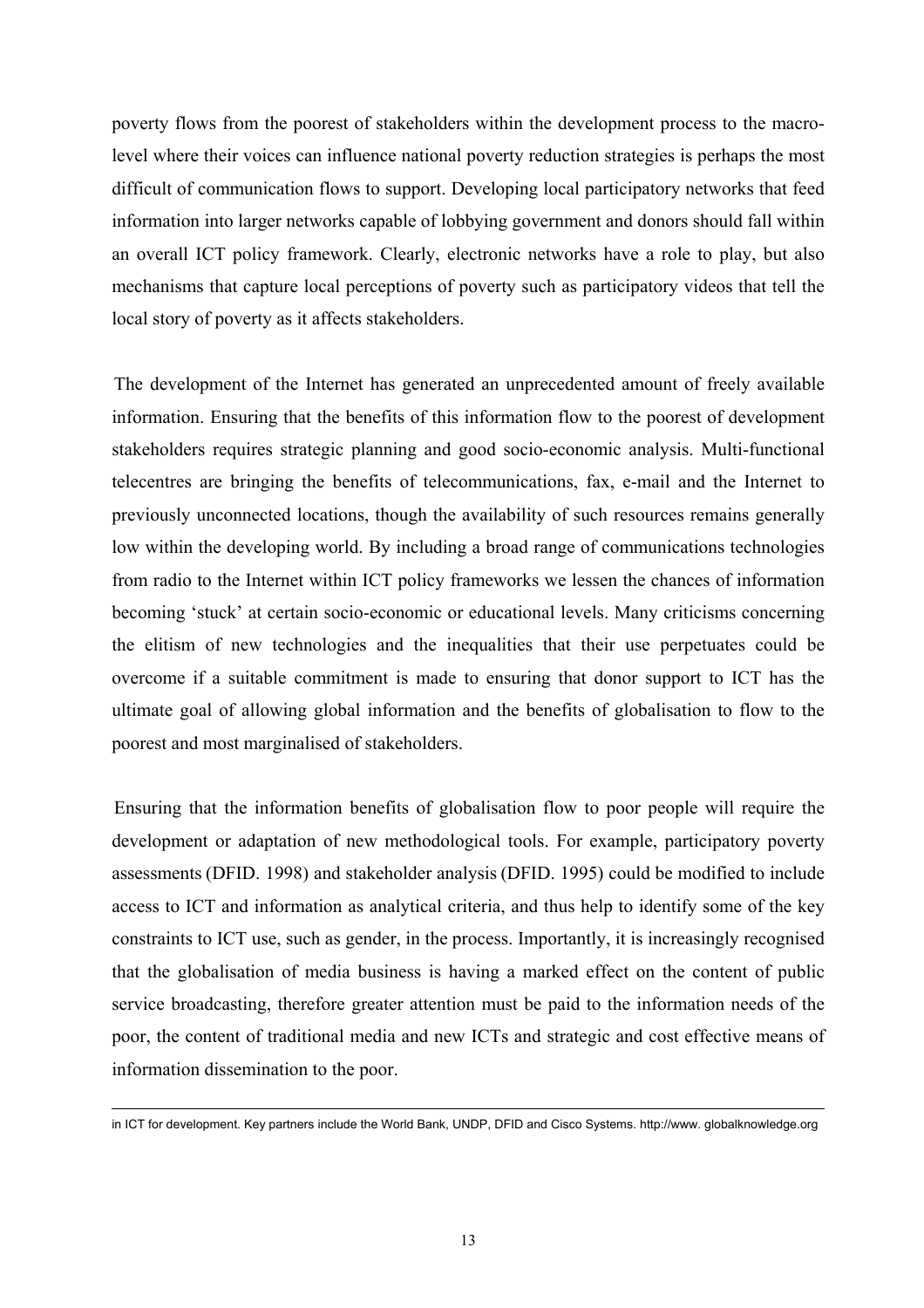Information does not equal knowledge and care should be taken that support for pro-poor ICT content is culturally and linguistically appropriate so as to enable maximum use of information by poor people. Again, the Internet should not be perceived as a panacea to the difficulties of service delivery and should not draw resources away from the development of essential human and social capacities such as literacy and education. However, ICTs *can* play a valid and increasingly valuable supporting role in the reduction of poverty and the empowerment of poor people.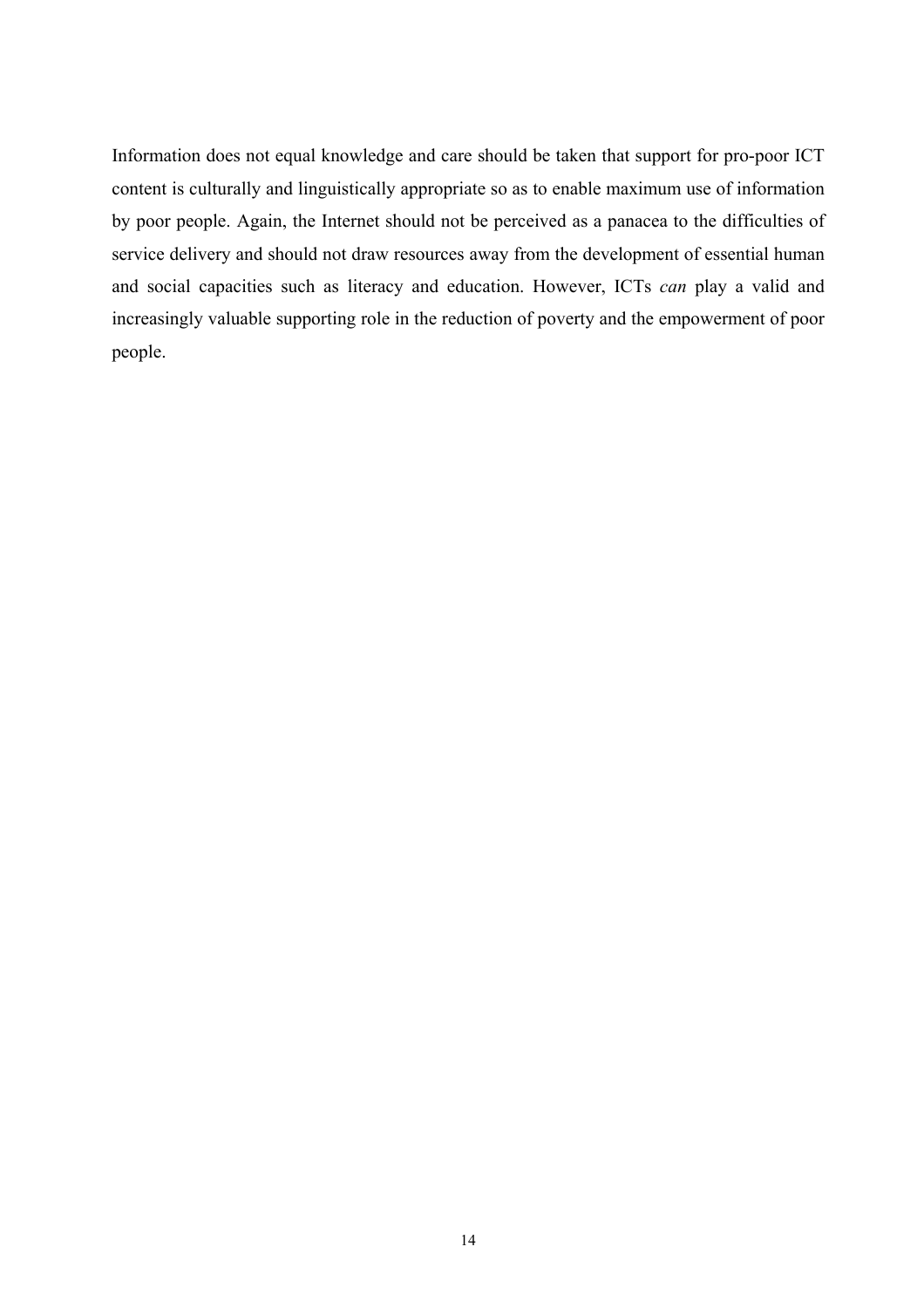## <span id="page-21-0"></span>**9.0****References**

Appadurai, A. 1990. Disjuncture and Difference in the Global Cultural Economy. In Featherstone, M. (ed.), *Global Culture*: *Nationalism, Globalisation and Modernity*. London: Sage Publications.

ARTICLE 19. 1999. *The Public's Right to know: Principles on Freedom of Information Legislation.* International Standards Series. ARTICLE 19, London. http://www.article19.org/docimages/512.htm.

CIDA. 1996. *The information technology revolution: what about the developing countries?*  International Development Information Centre (IDIC), Canada. http://www.acdi-cida.gc.ca

DFID. 1995. *Stakeholder participation and analysis*. Issues Paper, Social Development Department, DFID, UK.

DFID. 1998. *Participatory Poverty Assessments and public services: key messages from the poor*. Issues Paper, Social Development Department, DFID, UK.

DFID, 2000. *Guide to supporting media in conflict and other emergencies*. Conflict and Humanitarian Affairs Department & Social Development Department, DFID, UK.

Economic Commission for Africa. 1999. *Globalisation and the Information Economy: Challenges and Opportunities for Africa*. African Development Forum. http://www.un.org/Depts/eca/adf/infoeconomy.htm

ECOSOC. 2000. *Development and international co-operation in the twenty first century: the role of information technology in the context of a knowledge-based economy*. United Nations, New York, USA.

Eknes, A. & Endresen, L. 1999. *Local Media Support*. Fafo Institute for Applied Social Science, Norway.

Fildes, J. 2000. *Business constraints and advice services for SMEs on the Cape Flats*. Draft Ph.D. thesis, Open University, UK.

Golding, P. 2000. *Forthcoming Features: Information and Communications Technologies and the Sociology of the Future*. Sociology, Vol. 34, No.1, pp. 165-184. UK.

Harvey, D. 1989. *The Condition of Postmodernity*. Basil Blackwell, Oxford, UK.

Myers, M., Harford, N. & Skuse, A. 2000. *Evaluation of the BBC Great Lakes Lifeline Service*. Africa Greater Horn Department, DFID, UK.

Panos. 1998. *The Internet and Poverty: Real Help or Real Hype?* Briefing No. 28, Panos, UK.